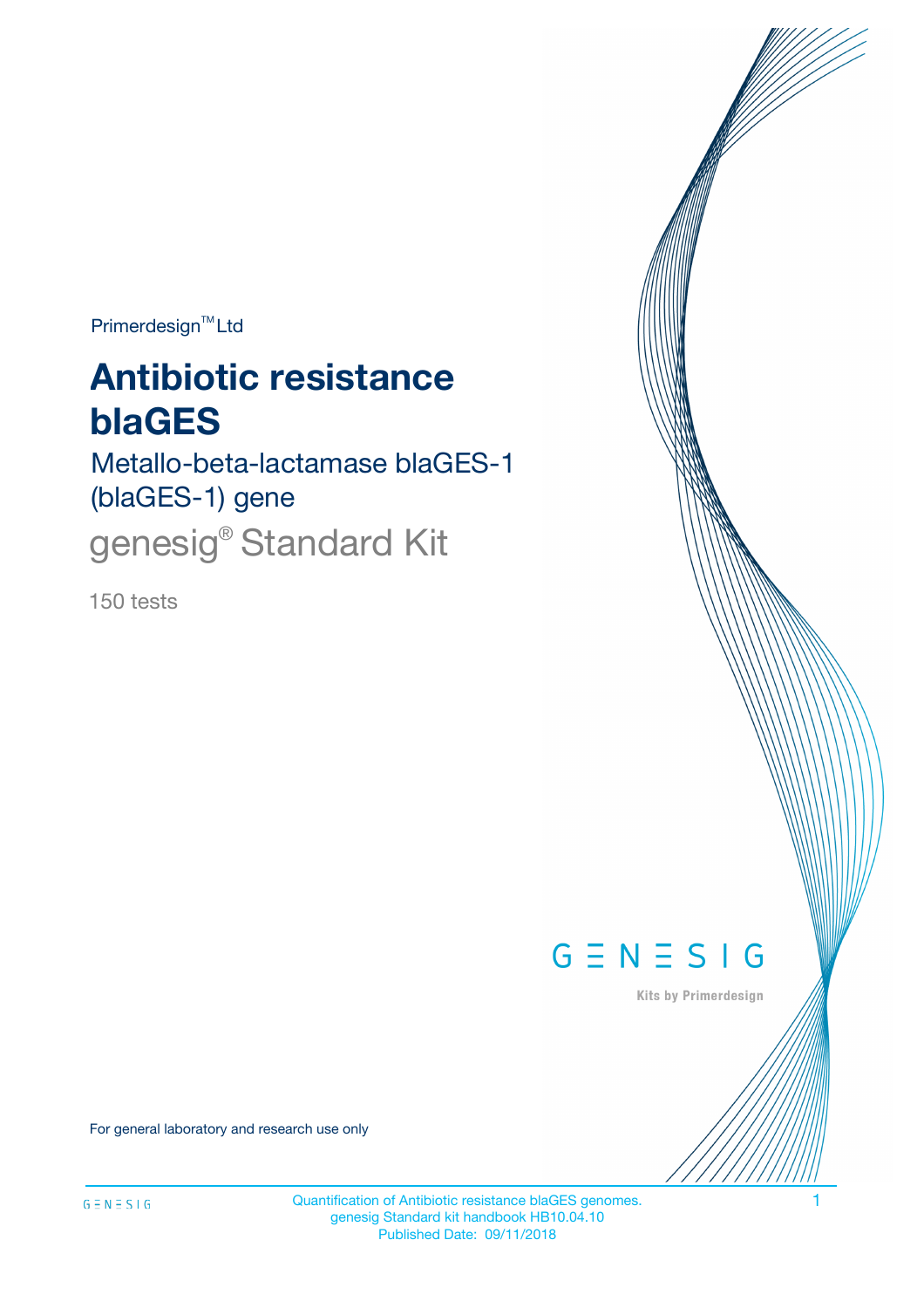# Introduction to Antibiotic resistance blaGES

The widespread use of antibiotics has caused shifts in bacterial development to overcome the existing mechanisms of combating bacterial infections.

Antibiotics such as penicillin and erythromycin, which used to have a high efficacy against many bacterial species and strains, have become less effective, due to the increased resistance of many bacterial strains

Antibiotic resistance is of particular concern, not only in human medicine but also in veterinary and agricultural medicine.

The main cause for resistance development is effectively the selection and preferential growth of resistant bacteria, coupled with inhibition of susceptible strains from antibiotic use.

Additionally, the survival of bacteria often results from an inheritable resistance developed via mutation, although the growth of antibiotic resistance also occurs through horizontal gene transfer. This is more likely to happen in locations of frequent antibiotic use.

Essentially, horizontal gene transfer is another method of passing genetic information aside from traditional vertical transfer. (I.E. reproduction).

Genes that are responsible for antibiotic resistance in one species of bacteria can be transferred to another species of bacteria through various mechanisms subsequently equipping the recipient with antibiotic resistant genes.

Use of this genesig kit allows for the screening of specific mutations encoding for enzymes which enable resistance.

By screening a sample it is then possible to determine any possible resistance and then deducing a preferred format of treatment or other course of action.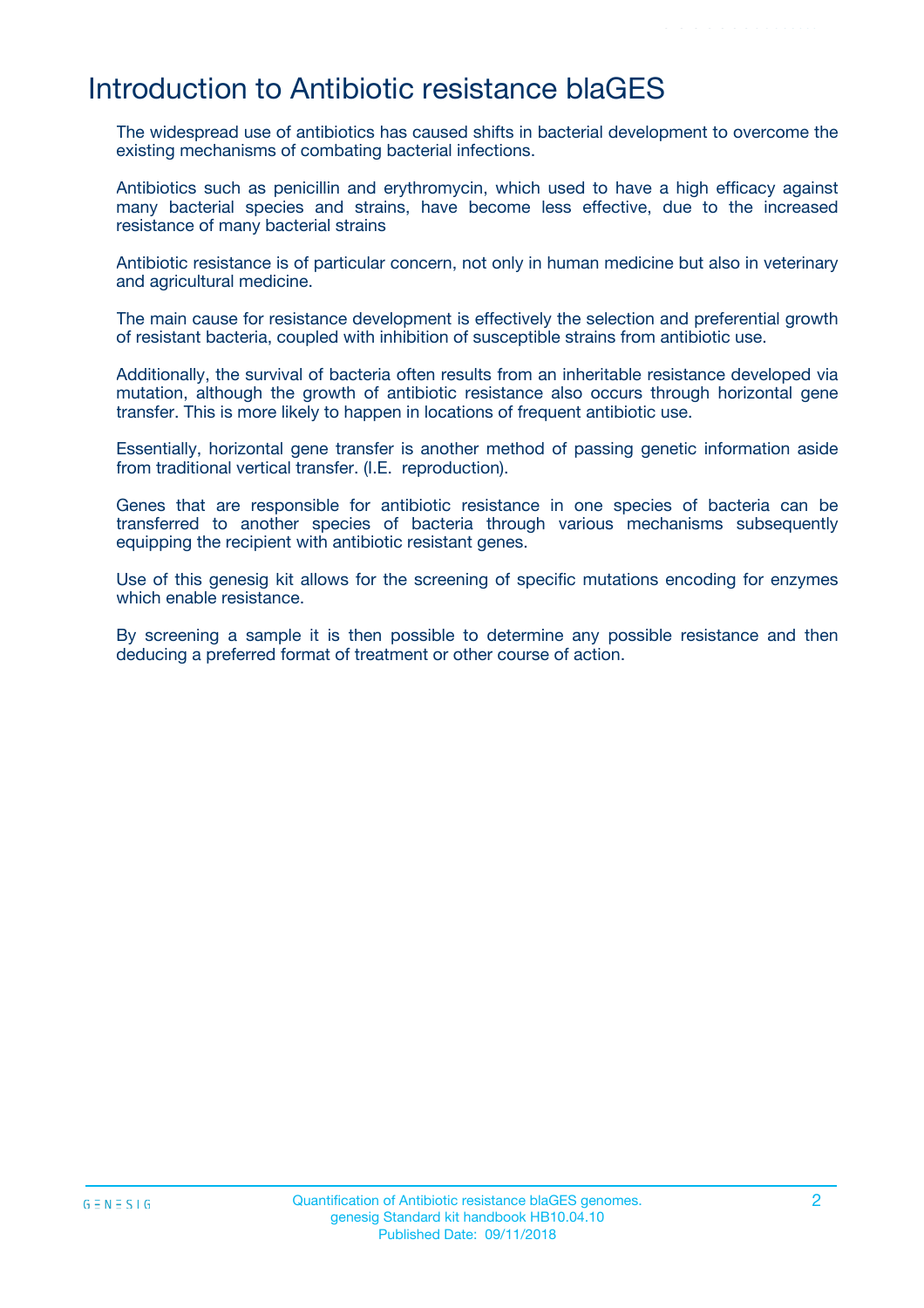The kit will detect the blaGES variant of the gene carried by the following bacterial species: Escherichia coli, Serratia marcescens, Pseudomonas aeruginosa, Acinetobacter baumannii, Enterobacter cloacae, Klebsiella pneumoniae, Klebsiella oxytoca, Aeromonas media and Aeromonas veronii.

If you require further information, or have a specific question about the detection profile of this kit then please send an e.mail to enquiry@primerdesign.co.uk and our bioinformatics team will answer your question.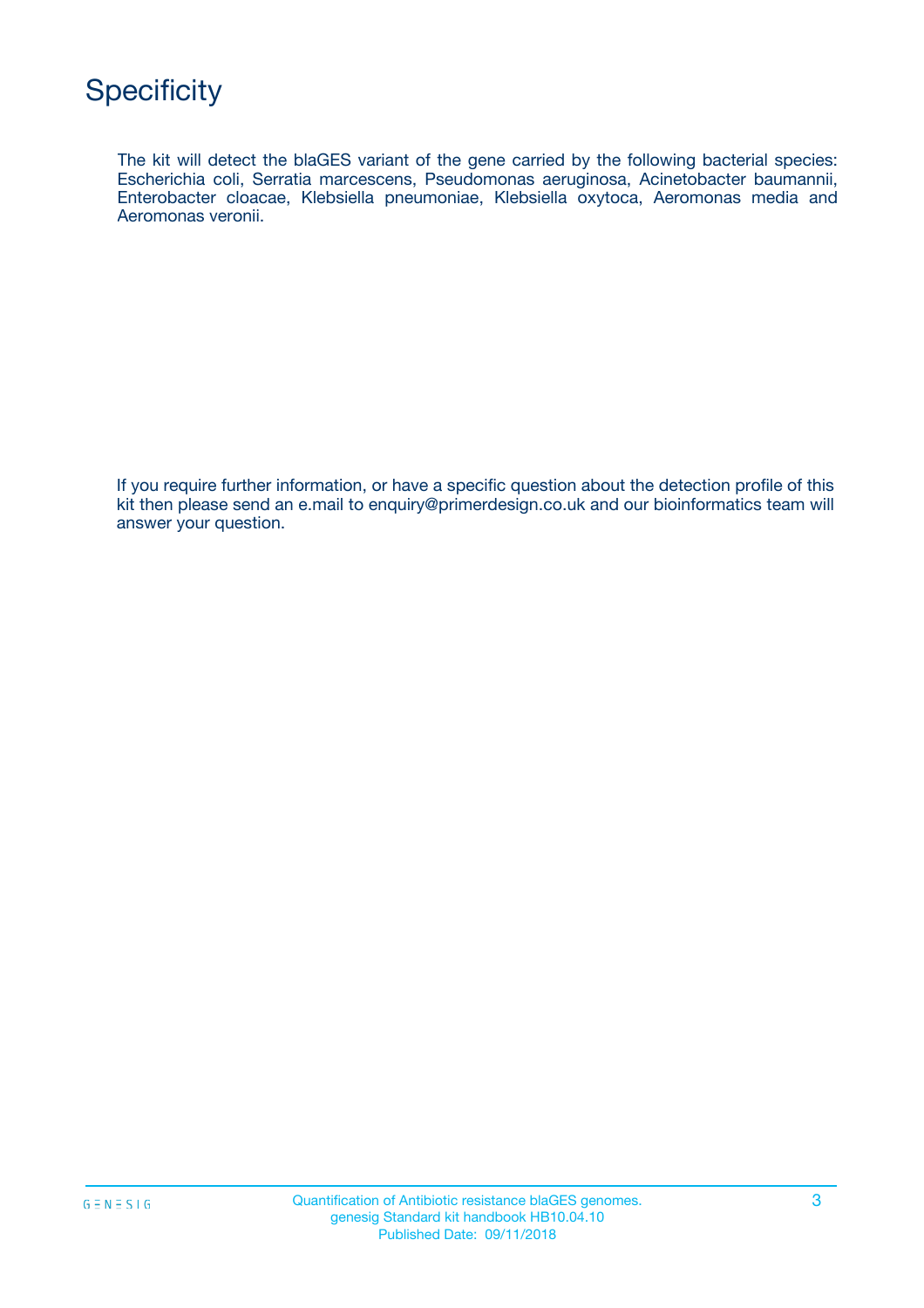# Kit contents

- **blaGES specific primer/probe mix (150 reactions BROWN)** FAM labelled
- **blaGES positive control template (for Standard curve RED)**
- **RNase/DNase free water (WHITE)** for resuspension of primer/probe mixes
- **Template preparation buffer (YELLOW)** for resuspension of positive control template and standard curve preparation

# Reagents and equipment to be supplied by the user

#### **Real-time PCR Instrument**

#### **Extraction kit**

This kit is recommended for use with genesig Easy DNA/RNA extraction kit. However, it is designed to work well with all processes that yield high quality RNA and DNA with minimal PCR inhibitors.

#### **oasig**TM **lyophilised or Precision**®**PLUS 2X qPCR Master Mix**

This kit is intended for use with oasig or PrecisionPLUS2X qPCR Master Mix.

**Pipettors and Tips**

**Vortex and centrifuge**

**Thin walled 1.5 ml PCR reaction tubes**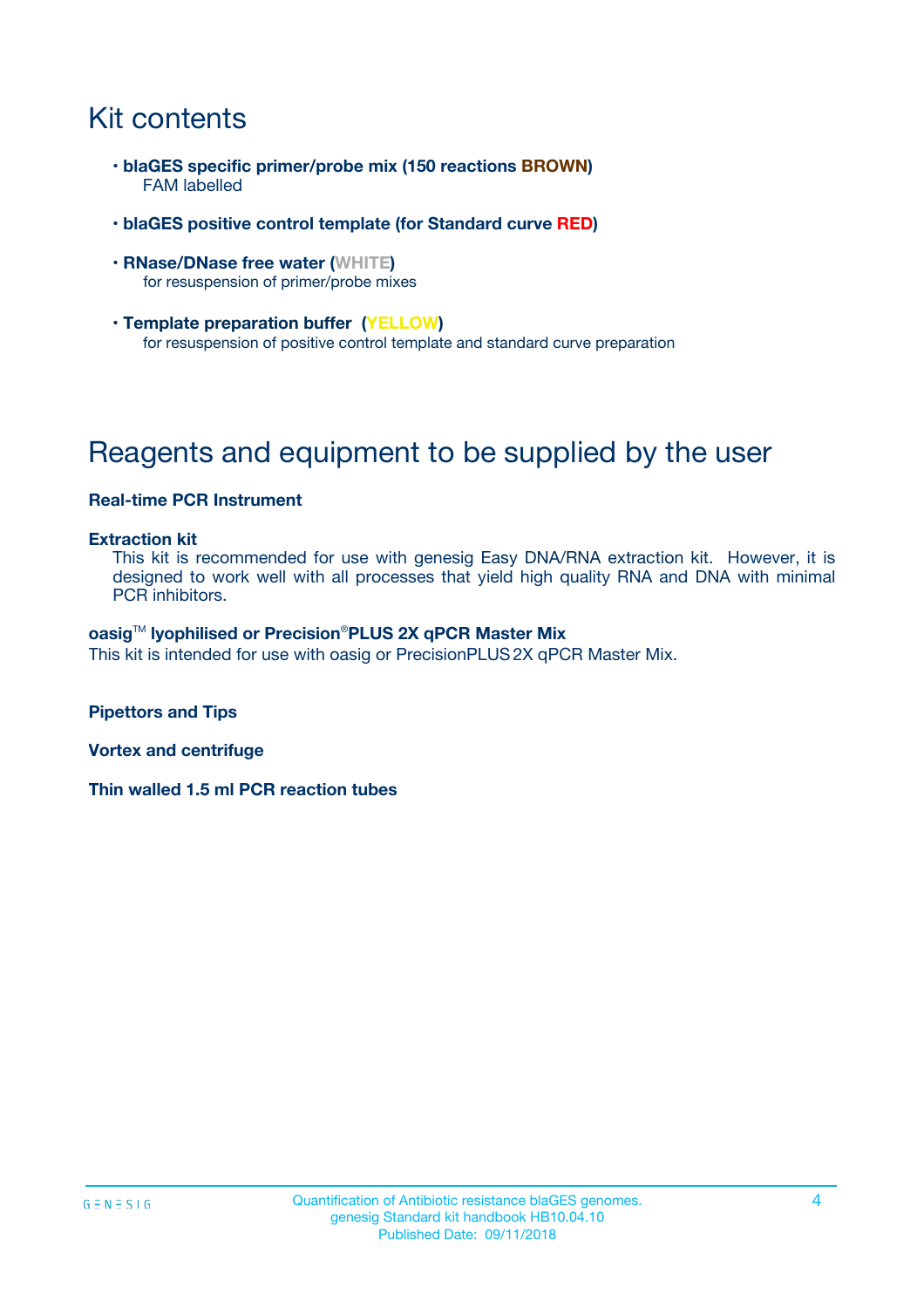### Kit storage and stability

This kit is stable at room temperature but should be stored at -20ºC on arrival. Once the lyophilised components have been resuspended they should not be exposed to temperatures above -20°C for longer than 30 minutes at a time and unnecessary repeated freeze/thawing should be avoided. The kit is stable for six months from the date of resuspension under these circumstances.

If a standard curve dilution series is prepared this can be stored frozen for an extended period. If you see any degradation in this serial dilution a fresh standard curve can be prepared from the positive control.

Primerdesign does not recommend using the kit after the expiry date stated on the pack.

### Suitable sample material

All kinds of sample material suited for PCR amplification can be used. Please ensure the samples are suitable in terms of purity, concentration, and DNA integrity. Always run at least one negative control with the samples. To prepare a negative-control, replace the template DNA sample with RNase/DNase free water.

### Dynamic range of test

Under optimal PCR conditions genesig blaGES detection kits have very high priming efficiencies of >95% and can detect less than 100 copies of target template.

### Notices and disclaimers

This product is developed, designed and sold for research purposes only. It is not intended for human diagnostic or drug purposes or to be administered to humans unless clearly expressed for that purpose by the Food and Drug Administration in the USA or the appropriate regulatory authorities in the country of use. During the warranty period Primerdesign genesig detection kits allow precise and reproducible data recovery combined with excellent sensitivity. For data obtained by violation to the general GLP guidelines and the manufacturer's recommendations the right to claim under guarantee is expired. PCR is a proprietary technology covered by several US and foreign patents. These patents are owned by Roche Molecular Systems Inc. and have been sub-licensed by PE Corporation in certain fields. Depending on your specific application you may need a license from Roche or PE to practice PCR. Additional information on purchasing licenses to practice the PCR process may be obtained by contacting the Director of Licensing at Roche Molecular Systems, 1145 Atlantic Avenue, Alameda, CA 94501 or Applied Biosystems business group of the Applera Corporation, 850 Lincoln Centre Drive, Foster City, CA 94404. In addition, the 5' nuclease assay and other homogeneous amplification methods used in connection with the PCR process may be covered by U.S. Patents 5,210,015 and 5,487,972, owned by Roche Molecular Systems, Inc, and by U.S. Patent 5,538,848, owned by The Perkin-Elmer Corporation.

### Trademarks

Primerdesign™ is a trademark of Primerdesign Ltd.

genesig $^\circledR$  is a registered trademark of Primerdesign Ltd.

The PCR process is covered by US Patents 4,683,195, and 4,683,202 and foreign equivalents owned by Hoffmann-La Roche AG. BI, ABI PRISM® GeneAmp® and MicroAmp® are registered trademarks of the Applera Genomics (Applied Biosystems Corporation). BIOMEK® is a registered trademark of Beckman Instruments, Inc.; iCycler™ is a registered trademark of Bio-Rad Laboratories, Rotor-Gene is a trademark of Corbett Research. LightCycler™ is a registered trademark of the Idaho Technology Inc. GeneAmp®, TaqMan® and AmpliTaqGold® are registered trademarks of Roche Molecular Systems, Inc., The purchase of the Primerdesign reagents cannot be construed as an authorization or implicit license to practice PCR under any patents held by Hoffmann-LaRoche Inc.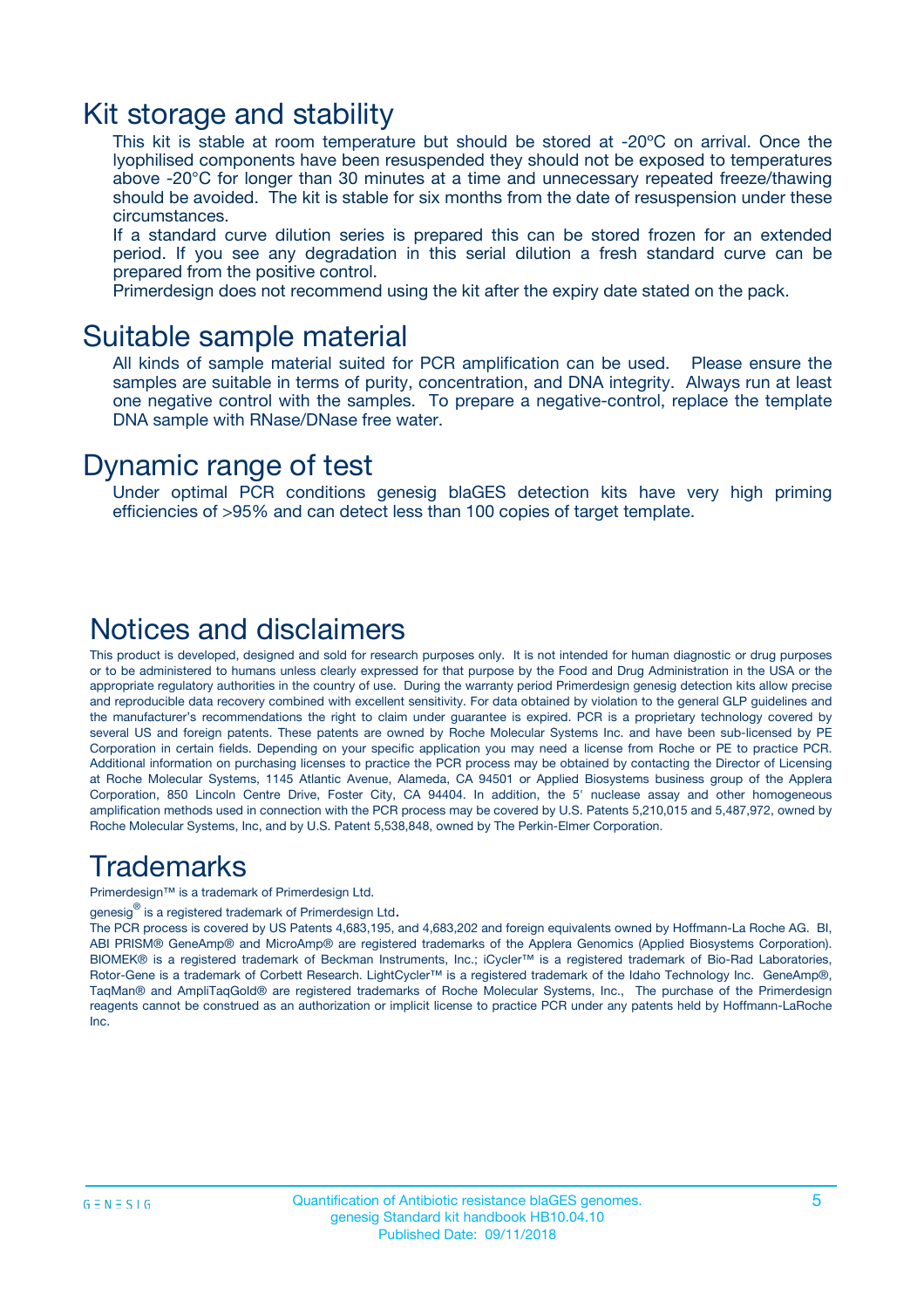## Principles of the test

#### **Real-time PCR**

A blaGES specific primer and probe mix is provided and this can be detected through the FAM channel.

The primer and probe mix provided exploits the so-called TaqMan® principle. During PCR amplification, forward and reverse primers hybridize to the blaGES DNA. A fluorogenic probe is included in the same reaction mixture which consists of a DNA probe labeled with a 5`-dye and a 3`-quencher. During PCR amplification, the probe is cleaved and the reporter dye and quencher are separated. The resulting increase in fluorescence can be detected on a range of qPCR platforms.

#### **Positive control**

For copy number determination and as a positive control for the PCR set up, the kit contains a positive control template. This can be used to generate a standard curve of blaGES copy number / Cq value. Alternatively the positive control can be used at a single dilution where full quantitative analysis of the samples is not required. Each time the kit is used, at least one positive control reaction must be included in the run. A positive result indicates that the primers and probes for detecting the target blaGES gene worked properly in that particular experimental scenario. If a negative result is obtained the test results are invalid and must be repeated. Care should be taken to ensure that the positive control does not contaminate any other kit component which would lead to false-positive results. This can be achieved by handling this component in a Post PCR environment. Care should also be taken to avoid cross-contamination of other samples when adding the positive control to the run. This can be avoided by sealing all other samples and negative controls before pipetting the positive control into the positive control well.

#### **Negative control**

To validate any positive findings a negative control reaction should be included every time the kit is used. For this reaction the RNase/DNase free water should be used instead of template. A negative result indicates that the reagents have not become contaminated while setting up the run.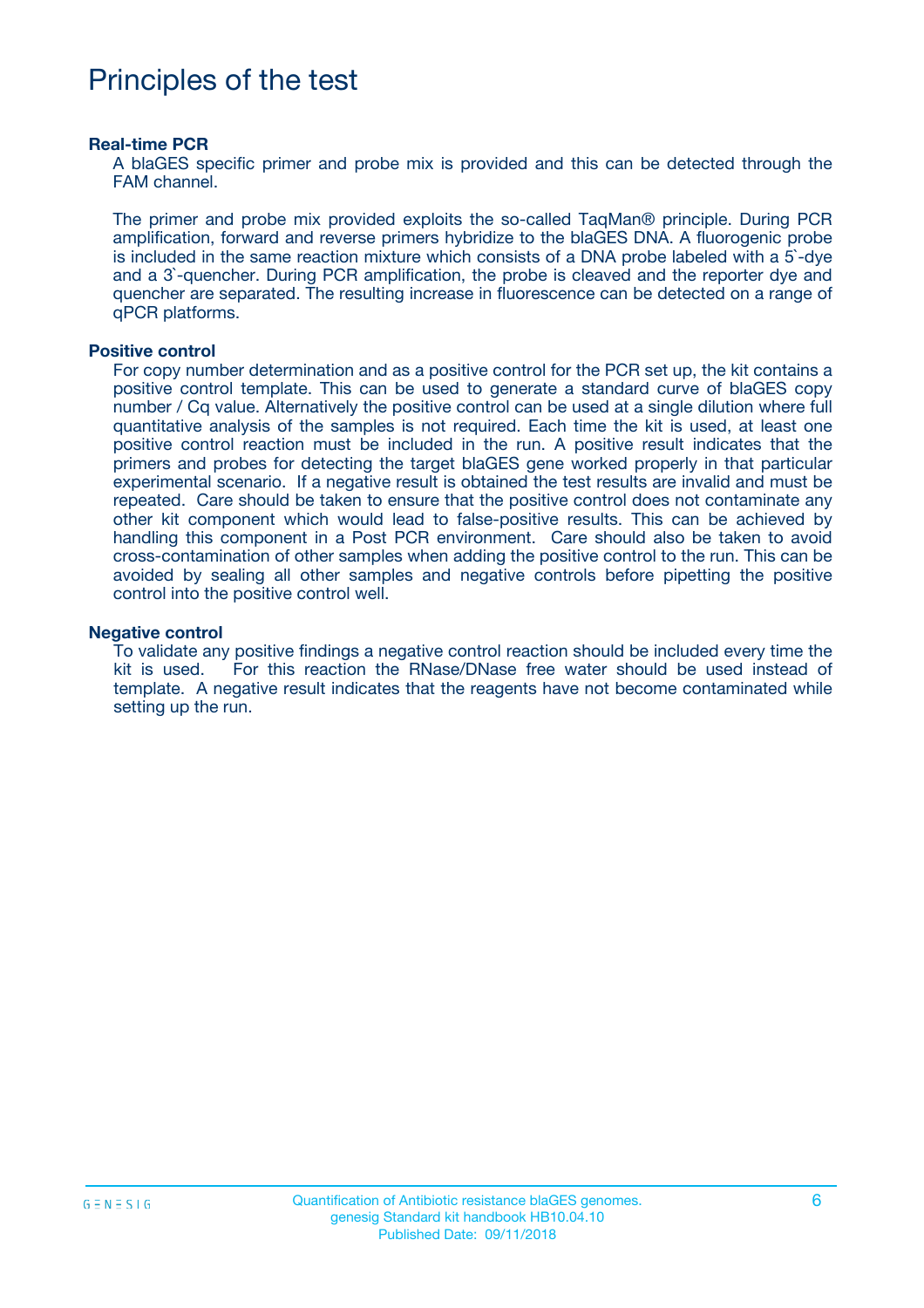### Resuspension protocol

To minimize the risk of contamination with foreign DNA, we recommend that all pipetting be performed in a PCR clean environment. Ideally this would be a designated PCR lab or PCR cabinet. Filter tips are recommended for all pipetting steps.

#### **1. Pulse-spin each tube in a centrifuge before opening.**

This will ensure lyophilised primer and probe mix is in the base of the tube and is not spilt upon opening the tube.

**2. Resuspend the kit components in the RNase/DNase free water supplied, according to the table below.**

To ensure complete resuspension, vortex each tube thoroughly.

| Component - resuspend in water  | Volume: |
|---------------------------------|---------|
| <b>Pre-PCR pack</b>             |         |
| blaGES primer/probe mix (BROWN) | 165 u   |

### **3. Resuspend the positive control template in the template preparation buffer supplied, according to the table below:**

To ensure complete resuspension, vortex the tube thoroughly.

| Component - resuspend in template preparation buffer |        |  |
|------------------------------------------------------|--------|--|
| <b>Post-PCR heat-sealed foil</b>                     |        |  |
| blaGES Positive Control Template (RED) *             | 500 µl |  |

\* This component contains high copy number template and is a VERY significant contamination risk. It must be opened and handled in a separate laboratory environment, away from the other components.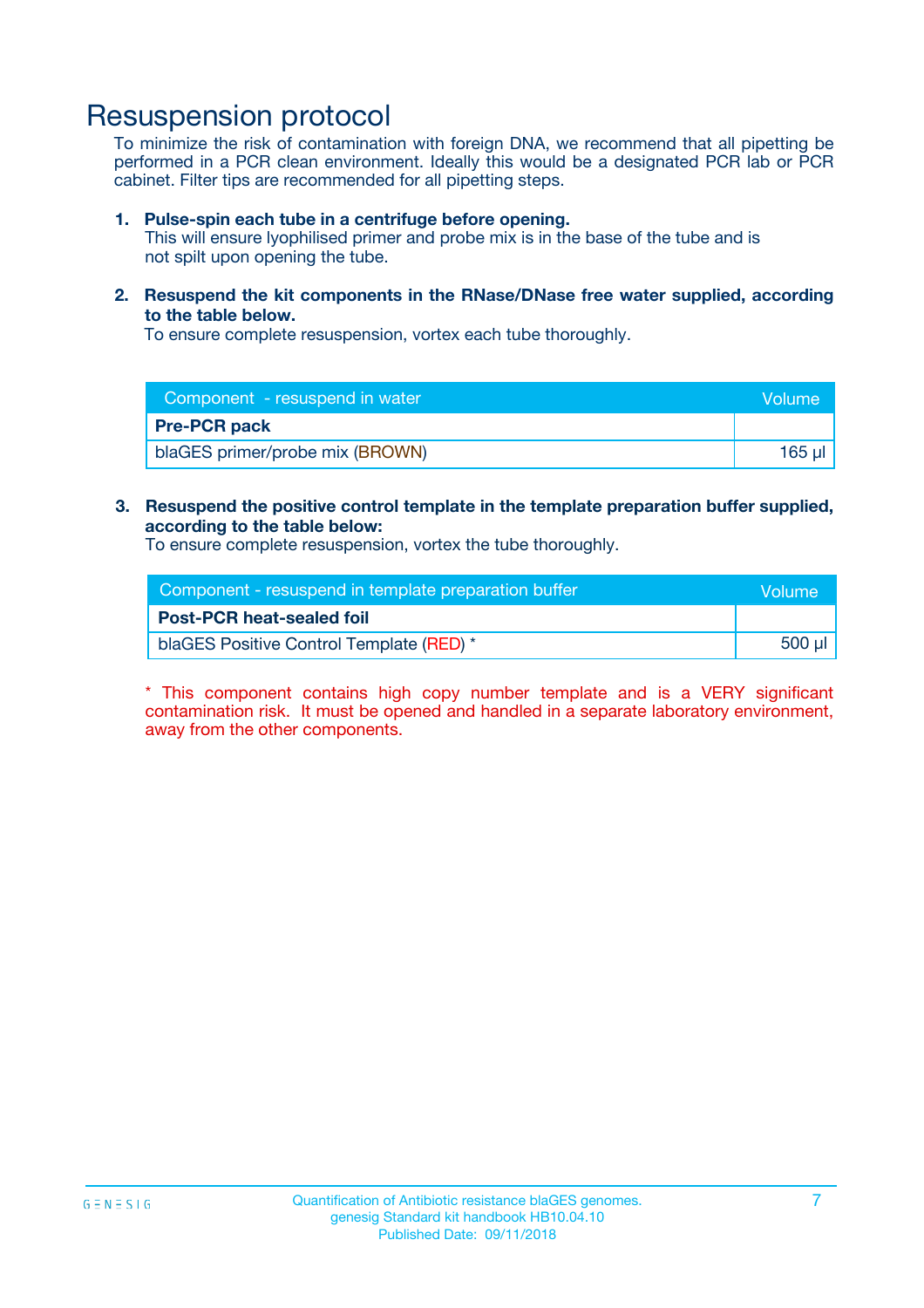# qPCR detection protocol

**1. For each DNA sample prepare a reaction mix according to the table below:** Include sufficient reactions for positive and negative controls.

| Component                                 | Volume           |
|-------------------------------------------|------------------|
| oasig or PrecisionPLUS 2X qPCR Master Mix | 10 $\mu$         |
| blaGES primer/probe mix (BROWN)           | 1 $\mu$          |
| <b>RNase/DNase free water (WHITE)</b>     | $4 \mu$          |
| <b>Final Volume</b>                       | 15 <sub>ul</sub> |

- **2. Pipette 15µl of this mix into each well according to your qPCR experimental plate set up.**
- **3. Prepare DNA templates for each of your samples.**
- **4. Pipette 5µl of DNA template into each well, according to your experimental plate set up.**

For negative control wells use 5µl of RNase/DNase free water. The final volume in each well is 20µl.

**5. If a standard curve is included for quantitative analysis, prepare a reaction mix according to the table below:**

| Component                                 | Volume          |
|-------------------------------------------|-----------------|
| oasig or PrecisionPLUS 2X qPCR Master Mix | 10 µl           |
| blaGES primer/probe mix (BROWN)           | 1 µI            |
| <b>RNase/DNase free water (WHITE)</b>     | $4 \mu$         |
| <b>Final Volume</b>                       | 15 <sub>µ</sub> |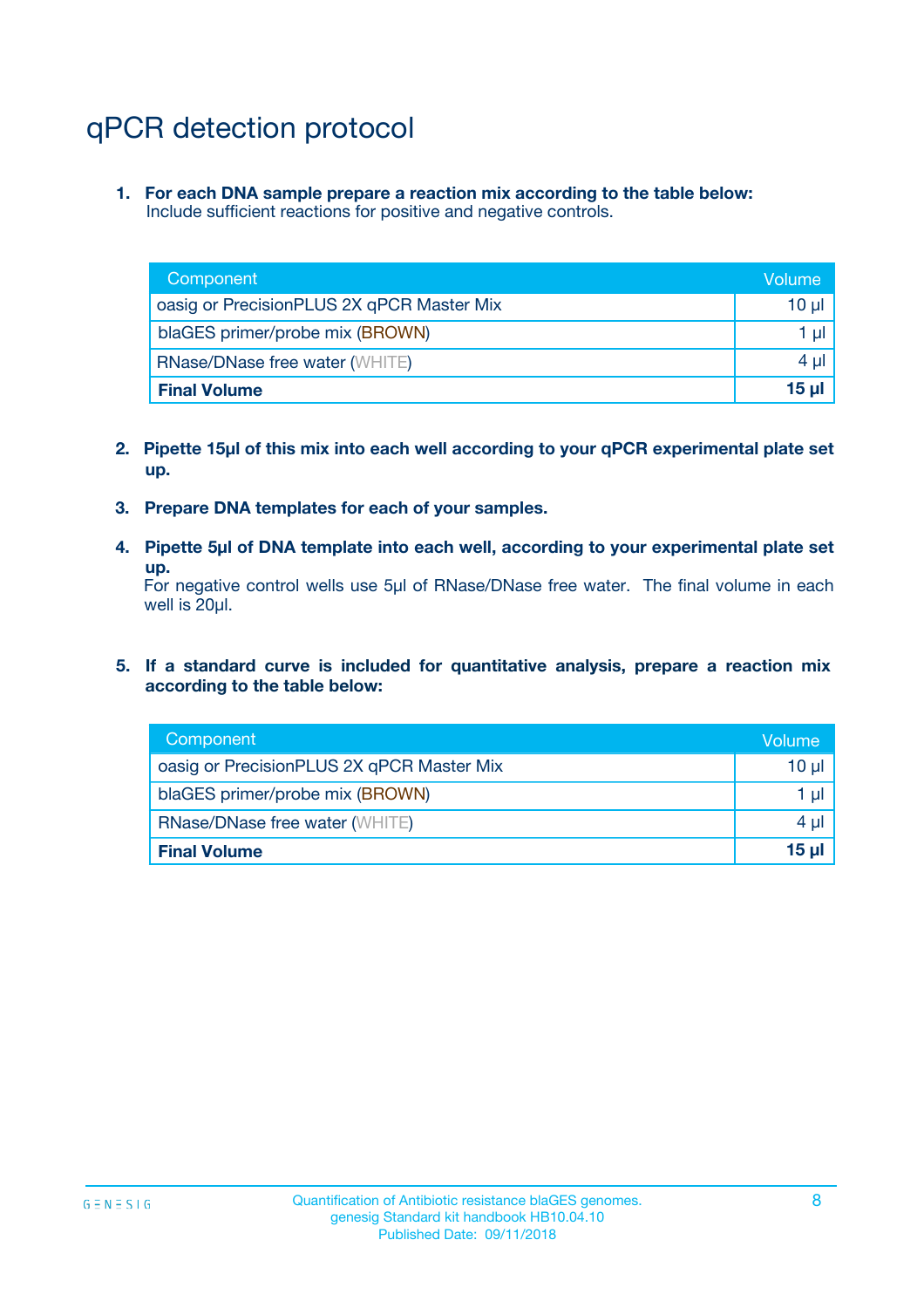### **6. Preparation of a standard curve dilution series.**

- 1) Pipette 90µl of template preparation buffer into 5 tubes and label 2-6
- 2) Pipette 10µl of Positive Control Template (RED) into tube 2
- 3) Vortex thoroughly
- 4) Change pipette tip and pipette 10µl from tube 2 into tube 3
- 5) Vortex thoroughly

Repeat steps 4 and 5 to complete the dilution series

| <b>Standard Curve</b>         | <b>Copy Number</b>     |
|-------------------------------|------------------------|
| Tube 1 Positive control (RED) | $2 \times 10^5$ per µl |
| Tube 2                        | $2 \times 10^4$ per µl |
| Tube 3                        | $2 \times 10^3$ per µl |
| Tube 4                        | $2 \times 10^2$ per µl |
| Tube 5                        | 20 per µl              |
| Tube 6                        | 2 per ul               |

7. Pipette 5µl of standard template into each well for the standard curve according to your experimental plate set up.

The final volume in each well is 20µl.

# qPCR amplification protocol

Amplification conditions using oasig or PrecisionPLUS2X qPCR Master Mix.

|             | <b>Step</b>       | <b>Time</b>     | Temp           |
|-------------|-------------------|-----------------|----------------|
|             | Enzyme activation | 2 min           | $95^{\circ}$ C |
| Cycling x50 | Denaturation      | 10 <sub>s</sub> | 95 $°C$        |
|             | DATA COLLECTION * | 60 s            | 60 °C          |

\* Fluorogenic data should be collected during this step through the FAM channel